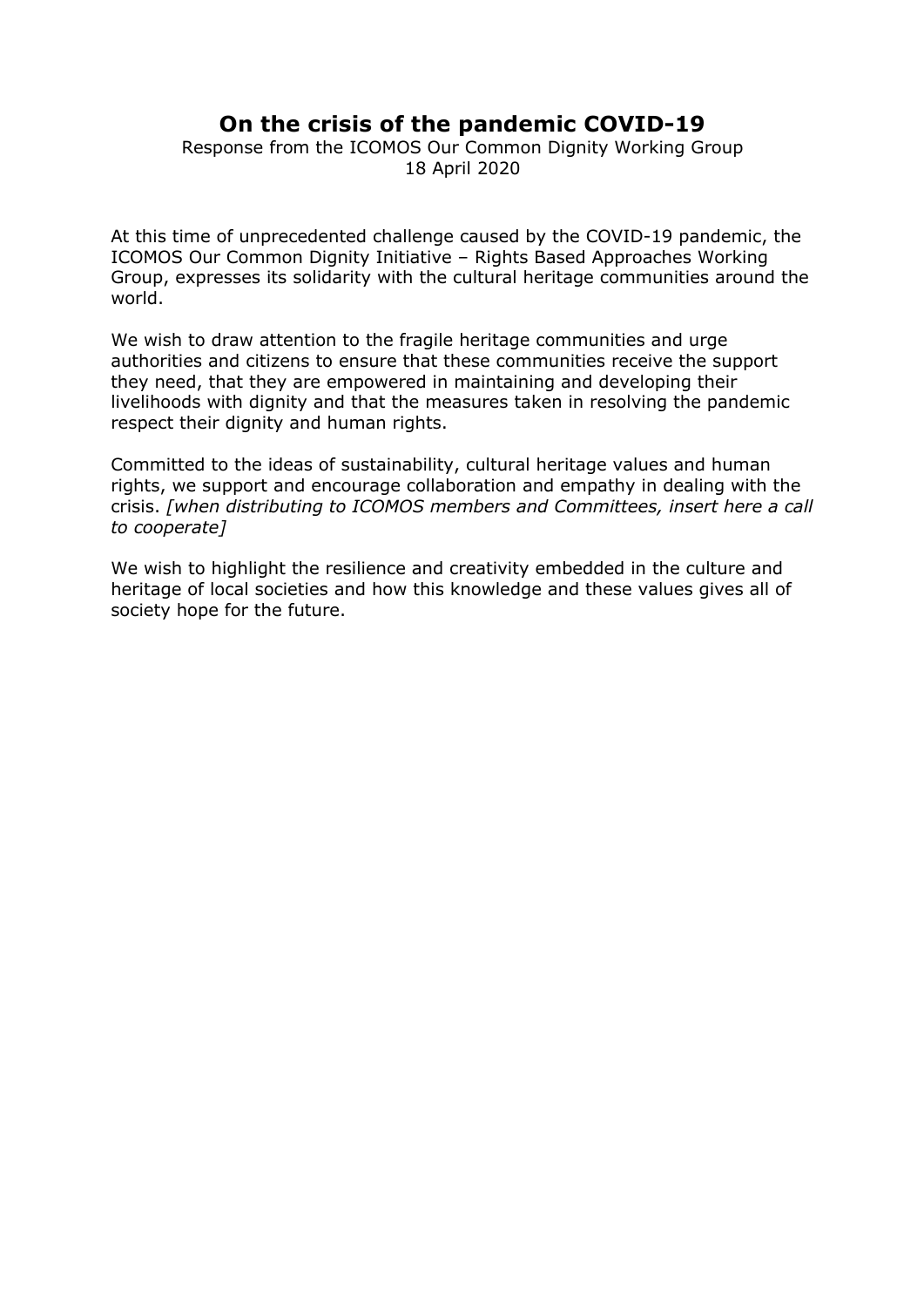## **Reflections**

The Covid-19 pandemic is affecting cultural heritage sites and communities across the globe. Poignant images are circulating of monuments, landscapes and town squares without a living soul. The contribution of cultural heritage to wellbeing becomes visible at these times of crisis as does the inequity of the world. At the same time, many cultural heritage sites appear to benefit from reduced human and pollution impacts. The crisis raises the immediate need to support those communities who sustain this heritage and longer-term imperatives for equitable transformation to sustainable models which uphold the rights and dignity of these communities.

The ICOMOS *Our Common Dignity Initiative- Rights Based Approaches working group* at this point in time expresses

concern for the health of vulnerable communities and peoples – many who are living in cultural heritage sites

support for transparent communication and strong community engagement to maintain public trust in the systems to safely meet their essential needs and to control infection risk in health facilities and communities

concern about the immediate and long-term impact of this pandemic on the livelihood of cultural heritage communities and vulnerable people earning their living from activities and enterprises linked to cultural heritage. This crisis reveals the often unsustainable approaches to maintenance of many sites and the vulnerability of their communities

concern not only because the virus is a threat to urban heritage and cultural landscapes, but also to the human rights and personal security of those who inhabit and work in them

concern for the many already marginal heritage groups, including many indigenous peoples, at risk of being further marginalized by this crisis and the approaches taken in responding to it

concern that the Arts, Culture and Heritage sectors, including intangible culture, are threatened in times of crises whatever their reason pandemics, natural disasters, conflicts, economics, reminding us of the importance of risk preparedness

ambition that this crisis becomes an agent for positive change and enlightened solutions and practices, enabling sustainable approaches which aid security and resilience of cultural heritage communities.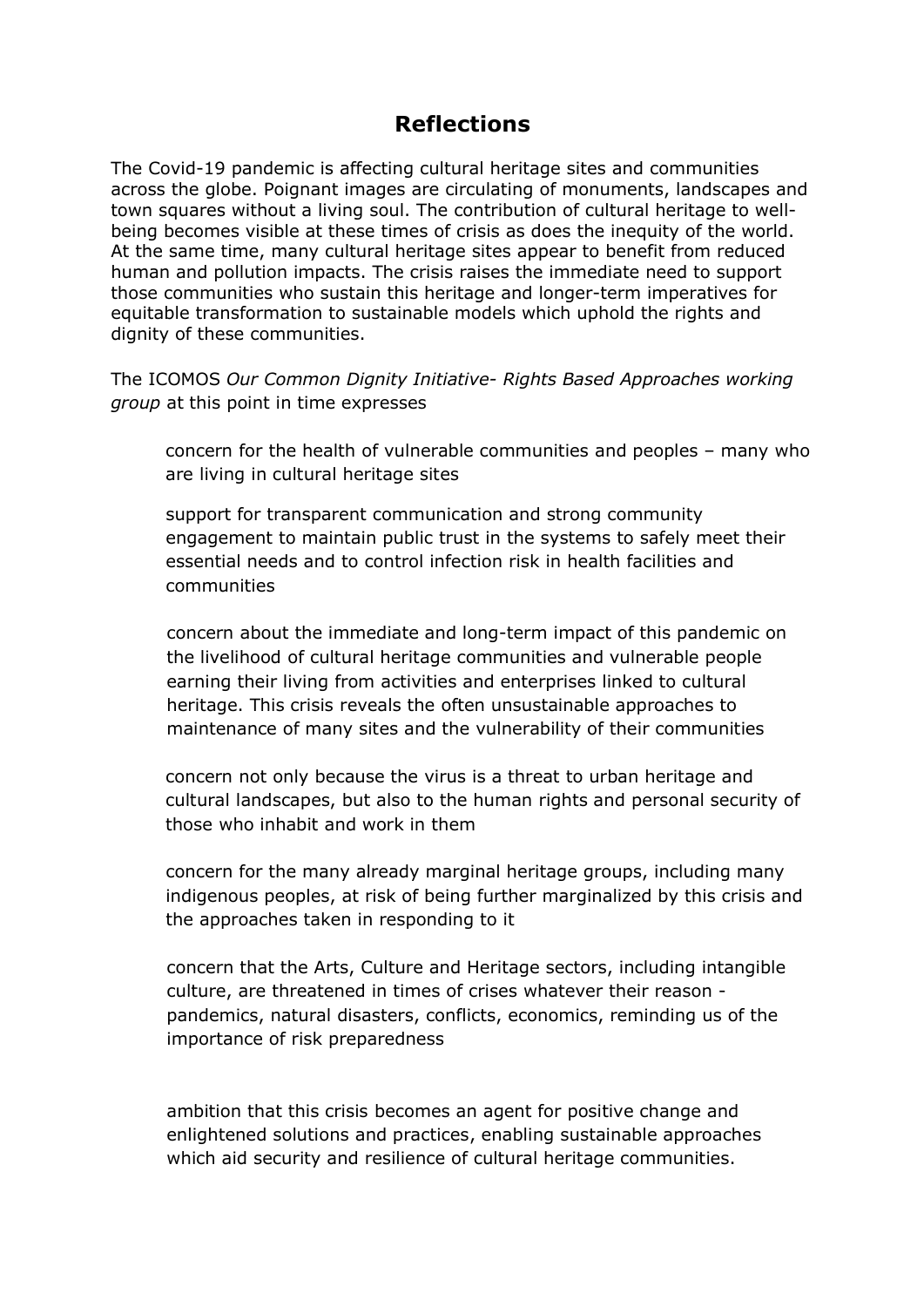As concerned experts and human beings committed to the ideas of sustainability, human rights, dignity of communities and global solidarity, and keeping a longterm perspective of our societies' evolution and continuity,

we take inspiration from the history of human and urban development, where many radical reforms and innovations have come out of the lessons learned in crises of health and safety, while traditional practices, evolved over centuries, guide and inspire new collective awakening

we support inclusive strategies for risk management where capacity building of local communities and stakeholders is developed through mutual dialogue

we urge the recovery measures after the pandemic to fully embrace the needs, rights and dignity of local communities and we encourage ICOMOS members to do whatever they can to support this

we urge all concerned to be conscious of how adjustments and innovations in social and spatial management systems may affect cultural heritage practices and places, and to ensure that these changes are implemented in the recovery process with a view to the safeguarding and survival of heritage values, tangible and intangible, cherished by communities

We urge those responding to this crisis to avoid exacerbating existing cultural and ethnic divisions and inequalities and seek instead the promotion of inclusive dialogue and cooperation of all related parties in enhancing solidarity measures and support mechanisms for fragile heritage communities, including indigenous peoples

We encourage ICOMOS members and committees to lead and support initiatives which empower and resource communities in the recovery process to develop and implement sustainable plans for cultural heritage and cultural practices at all stages of this crisis and after

ICOMOS OCDI-RBA is committed to the respect, protection and fulfilment of the rights to culture for individuals and communities , the achievement of the implementation of the Sustainable Development Goals,

and the promotion of Rights Based Approaches in its work. In this we encourage ICOMOS members, Committees and groups to:

- *Build strong relationships with communities and peoples in their work;*